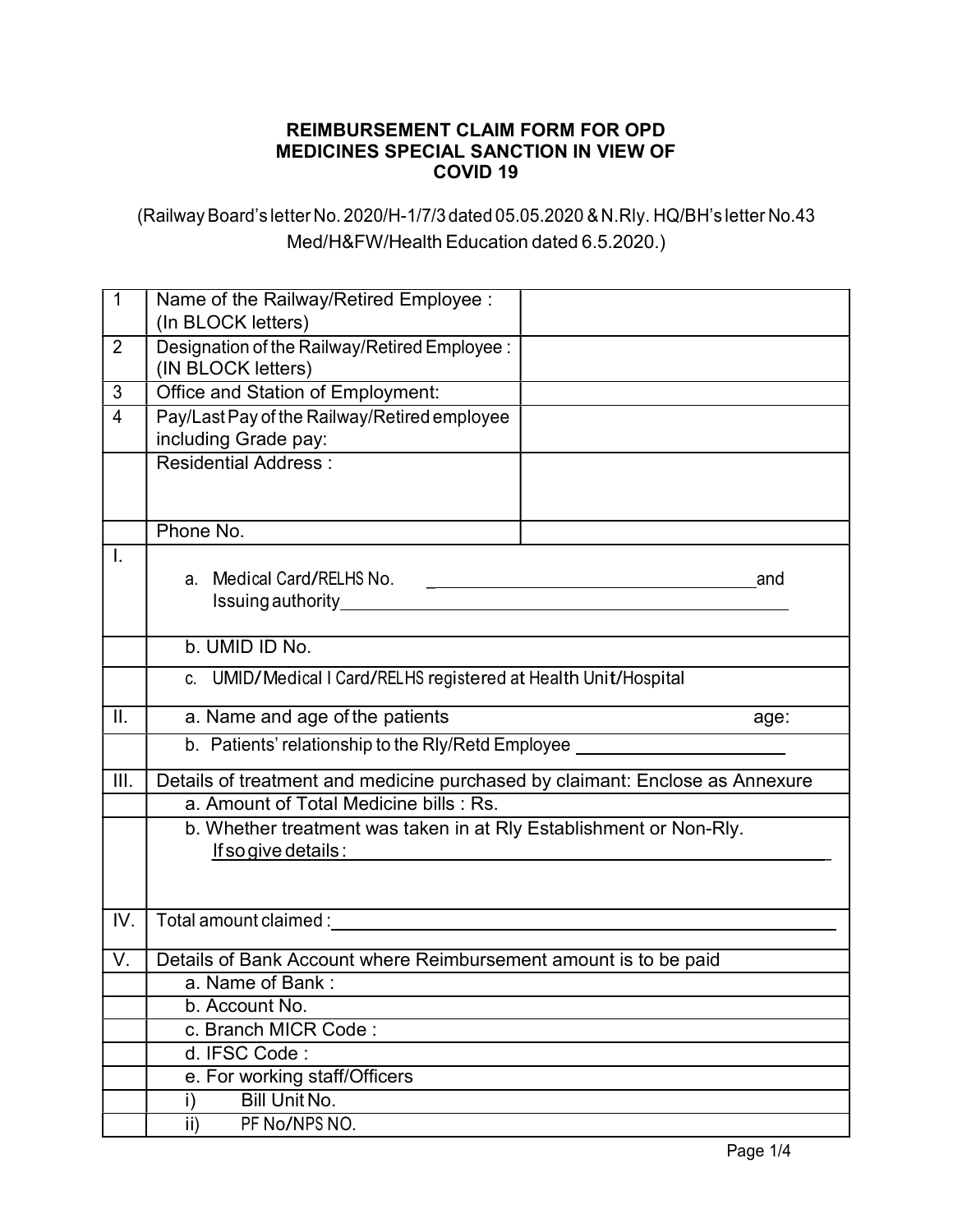|     |                                                                                       | f. For Retd. Staff/Officers:                                                                                                                                  |
|-----|---------------------------------------------------------------------------------------|---------------------------------------------------------------------------------------------------------------------------------------------------------------|
|     |                                                                                       | 1. PF No.                                                                                                                                                     |
|     |                                                                                       | 2. Pan No.                                                                                                                                                    |
| VI. | List of enclosures (Please tick the documents attached and write additional documents |                                                                                                                                                               |
|     |                                                                                       | Photocopy of Medical I Card/RELHS Card/UMID card duly self attested.                                                                                          |
|     |                                                                                       | Declaration of certificate                                                                                                                                    |
|     | iii.                                                                                  | Original bills and photocopy of prescription duly self-attested.                                                                                              |
|     | iv.                                                                                   | Original cash vouchers of drugs duly self-attested                                                                                                            |
|     | V.                                                                                    | Enclose ECS form and any other enclosure (in case of many enclosures, write<br>number of additional enclosures here and attach a separate sheet with details. |

## DECLARATION TO BE SIGNED BY THE RAILWAY EMPLOYEE

I, hereby declare that the statements in this application are true to the best of my knowledge and belief and that the person for whom medical expenses were incurred is wholly dependent upon me & entitled for treatment in Railway. I am aware that misuse of medical facilities or misrepresentation of any kind can attract penal action including cancellation of MIC/RELHS card/UMID card. I hereby declare that this is my final claim and I shall not make any claim in future to Railway or any Health Scheme in respect to this treatment period. I do hereby declare that I have not taken medicine for this period from any Railway Health Establishment anywhere in India.

| Date: | Signature of Railway Employee/Claimant |
|-------|----------------------------------------|
|       |                                        |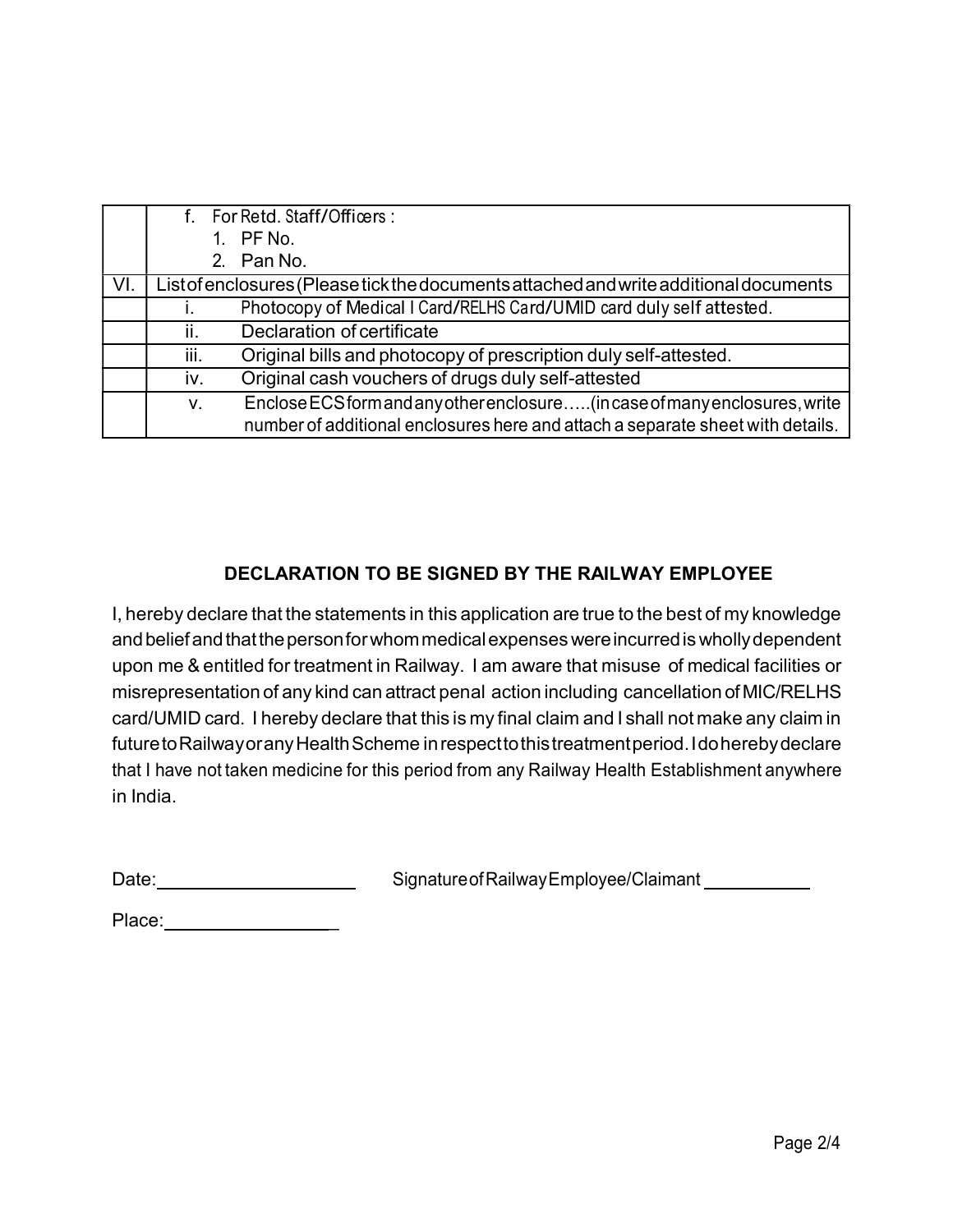## Declaration Certificate for OPD medicines special sanction in view of COVID 19 Issued by Hospital-in charge of Authorized Signatory Railway Board's letter No. 2020/H- 1/7/3 dated 5.5.52020

| I certify that Shri/Smt/Kumari<br><u> 1980 - John Stein, Amerikaansk politiker (* 1900)</u> |  |
|---------------------------------------------------------------------------------------------|--|
| Wife/Son/Daughter/Dependent relative of of Shri/Smt.                                        |  |
| Employed/Retired in Indian Railway as <b>Employed</b>                                       |  |
| has been under treatment at                                                                 |  |
|                                                                                             |  |
| He/she is suffering from                                                                    |  |

The medicines prescribed to the employee are appropriate and essential. He/ She has not been issued medicine from this Railway Establishment for the period claimed.

Signature of the treating doctor

Signature of Hospital – In charge or Authorized Signatory with Stamp/Seal

Date: \_

Place: \_\_\_\_\_\_\_\_\_\_\_\_\_\_\_\_\_\_

In case the beneficiary has Medical Insurance Policy and intend to make claim for the treatment in question then he/she may make claim to Insurance Company first and then submit claim to Railway with documents bills etc. attested by Insurance Company.